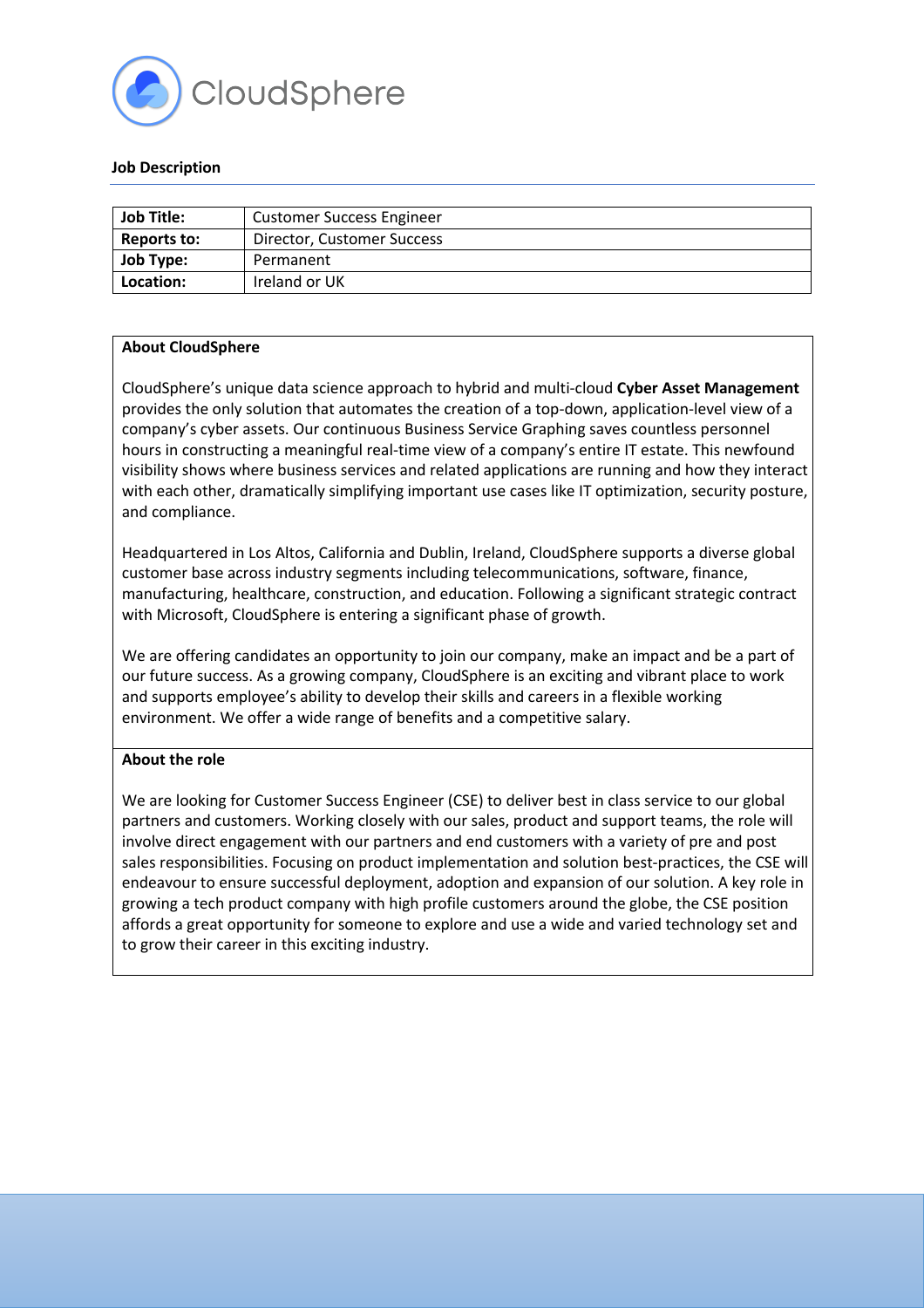

# **Key Responsibilities**

- § Ensuring the successful implementation of the CloudSphere product for new customer and partner deployments.
- Proactively track projects according to progress milestones to ensure success.
- Engage directly with customers and partners while providing visibility and collaborating as required with sales, product and support colleagues.
- Support the development and delivery of product and solution training.
- Build relationships with partners and influence their delivery best practices to ensure deliverables leveraging our products are met on time and to the highest quality.
- Represent the voice of the customer and serve as their advocate internally to ensure satisfaction and expansion.
- Provide customer and functional feedback on our products to product management.
- Collaborate closely with team members in support of renewals and expansion opportunities.
- Categorise, evaluate, escalate, and case manage all product issues through to resolution.
- Identify opportunities to accelerate and simplify customer onboarding throughout all engagements.
- Travel is expected periodically to meet with key partners and support regional efforts.